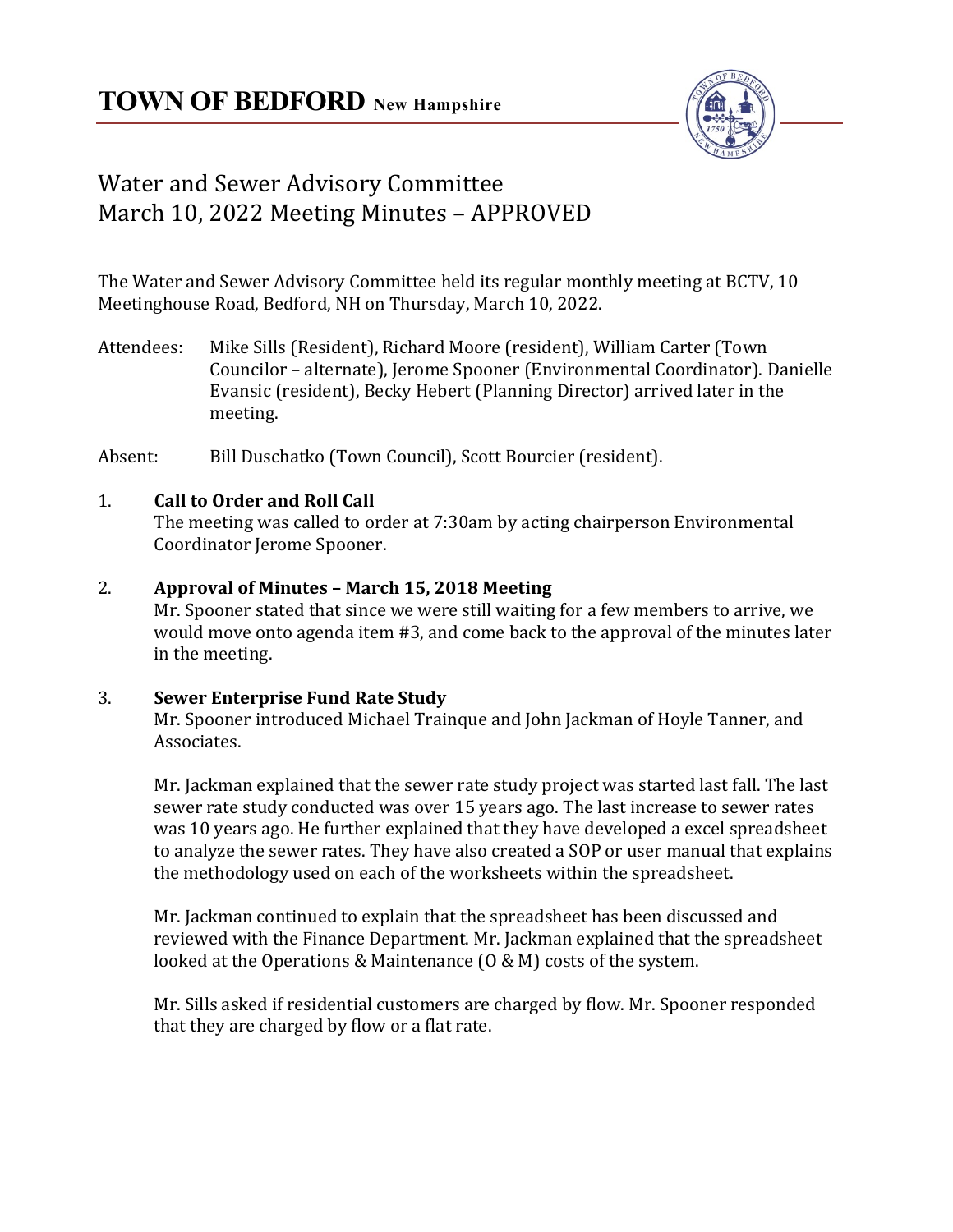Mr. Jackman stated that Manchester has a 2% increase in O & M. It may be greater, due to inflation. The Town of Merrimack might also increase the rate. Any increase should be charged to users to cover the costs of the program.

Mr. Sills asked if Merrimack bills the Town, and then the Town bills the users. Mr. Spooner and Mr. Jackman responded "yes".

Mr. Jackman explains that there are three different categories of customers: residential, commercial, and Greenfield Farms. If the Town of Merrimack increased their rates, it would affect the customers in Greenfield Farms.

Mr. Jackman reviewed the current sewer rates: \$3.22 per 100 cubic feet for residential, \$7.47 per 100 cubic feet for commercial, and \$96.47 per quarter per unit in Greenfield Farms.

Mr. Moore asked where the sewer is treated in Merrimack. Mr. Spooner responded that it goes to the Pierson Pump Station then to the Merrimack Wastewater Treatment Plant.

Mr. Jackman continues to discuss Manchester rates. It is a complex formula with many variables. He took the historical average for the projections in the spreadsheet. Mr. Jackson then discussed debt payments, current debts and the City of Manchester Capital Improvement Plan, which is 5 years.

Mr. Sills explained most of this was built under 1960-1972 money, so it was 75-20 funded. He then asked if these last ones have been nothing funded, there is no state or federal share when they do these projects.

Mr. Jackman responded that there is another line to address that. We do not know if there will be principal forgiveness or grant funding and a lot of times it comes in in the year you make the payment. Payment is made and then they give you money back as principal forgiveness. He does not take that into consideration in debt payments because that would be considered revenue. It is addressed in the revenue section.

Mr. Jackman continues to discuss what the Town's total expenses are for the wastewater division. He explains that Bedford does not take out loans themselves they are done by Manchester or Merrimack, so if in fact if any of these loans do have any principal forgiveness in the future, the Finance Department will add the numbers in to reflect that.

Mr. Sills asked if the principal forgiveness would be added into the Grant Section.

Mr. Jackman responds "yes" and explains the category can be renamed but there are a lot of different ways money can come in so to keep it simples it is currently under State Aid Grant but it can be expanded.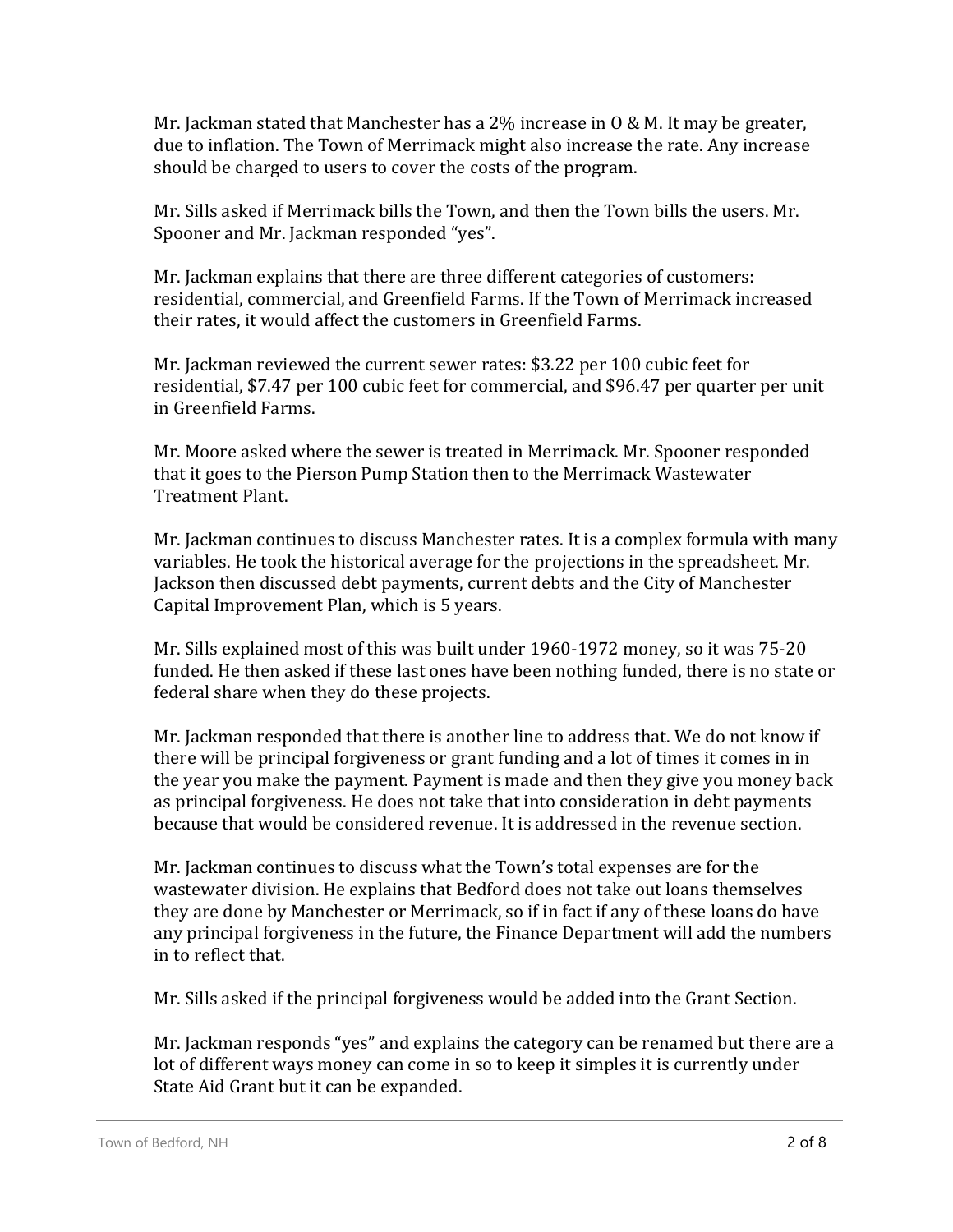Mr. Jackman goes on to explain that currently the town annually bills for 106,244 units for residential, 147,800 units for Commercial, and 255 units for Greenfield Farms. Greenfield Farms cannot expand so it will be a fixed number. It is important to know how much wastewater we are selling to know how much revenue we are bringing in.

Mr. Jackman then explains what the Town currently charges for a fee. The average resident pays \$635.88 per year and average commercial pays \$4,738.48 per year.

Ms. Evansic asks why there is no projected growth for the units over the next 6 years.

Mr. Jackman explained that the number can be changed at the very beginning if you know that the unit is going to increase. Two things occur when you do that, when you put in an increase for residential or commercial it will also generate a connection fee and then the connection fee goes into the capitol reserve account.

Ms. Evansic asked if the numbers take in to account projects that are pending construction.

Mr. Jackman explained that is what the Planning Department is for. They will know the future projects and when they will occur. We can put those numbers into the spreadsheet and predict what the revenue will be.

Ms. Hebert asks if the 106,244 units for residential, and 147,800 units for Commercials include projects where building permits have been issued and that construction is ongoing.

Mr. Spooner responded with "no" because we cannot do the cost if we do not know what the flow is. These numbers are only based on what the town currently takes in and what we bill.

Ms. Hebert explains that the flow is usually calculated as part of the planning process. Then proceeds to ask about Bow Lane and projects that are ongoing. She asked if the model being shown takes those larger projects those into account.

Mr. Spooner explains that those projects are not calculated into it because it only shows what we currently take in for flow.

Mr. Jackman explains that those projects can be added right into the spreadsheet.

Mr. Sills asked if these are only sewer projects and not septic projects.

Mr. Spooner and Ms. Hebert responded with "yes".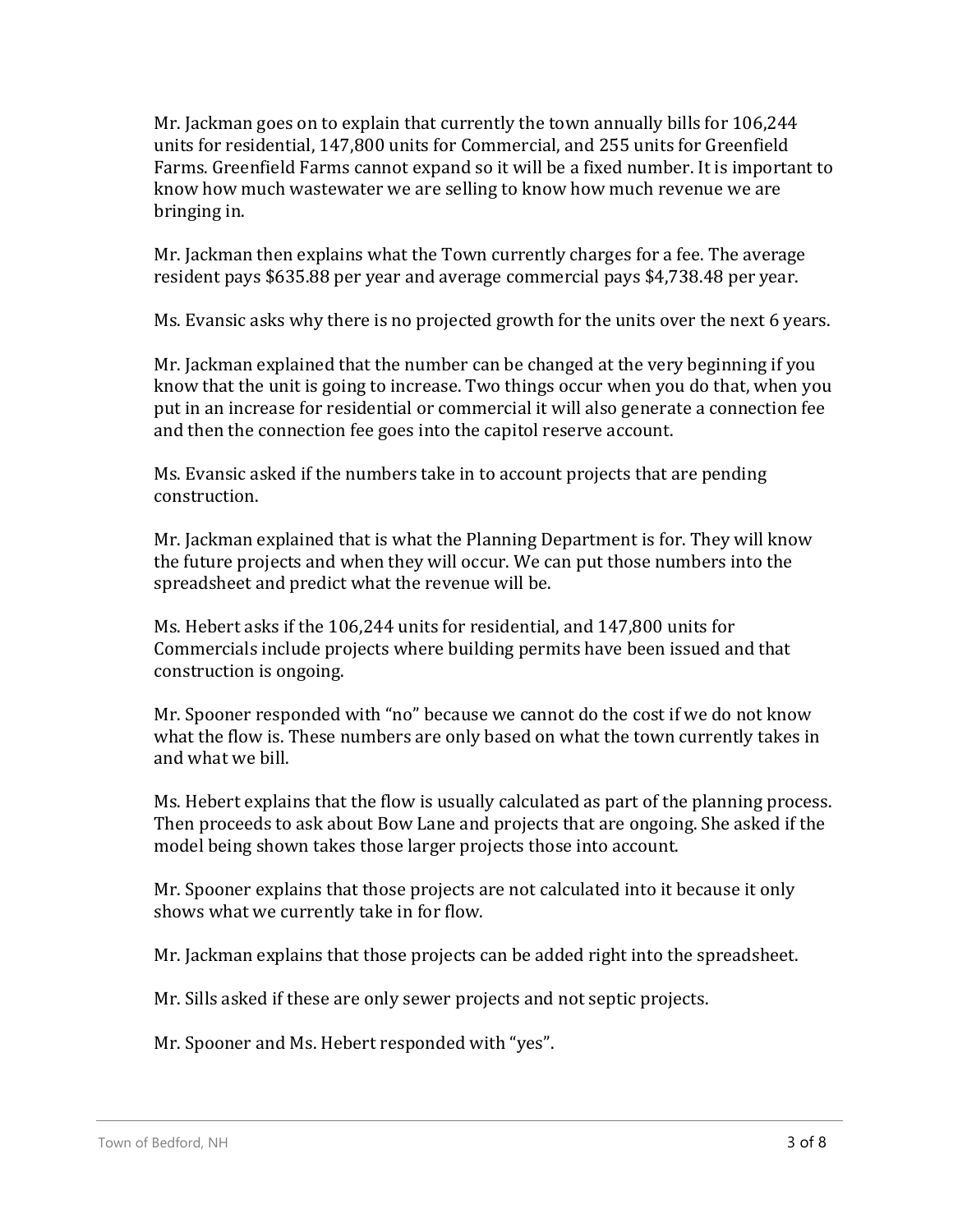Mr. Spooner explains that for Bow Lane, they must figure out if that will be a residential or commercial charge.

Ms. Hebert responds "how are other apartments handled in Town", and she was assumed multifamily would be included in commercial rates. Ms. Hebert then asked if the multifamily projects are included in the commercial rate on the spreadsheet.

Mr. Jackman explains that he did not break it out, he was just utilizing what we receive based on billing rates.

Mr. Jackman continues to explain that the town collects \$342,106 in revenue from residential, \$1,104,066 for commercial, and \$98,393 from Greenfield Farms. The Town's net revenue is \$47,237.

Mr. Sills asked if the net revenue goes negative if that would increase the taxes for all residents.

Mr. Spooner responded with "no" and explained that only the users will be affected by that and fees would increase for them.

Mr. Jackman continues and explains that currently the revenue account and Capital Reserve account are not funded properly. All connection fees should be placed in the Capital Reserve account to pay for capital projects, i.e. rehabbing old sewer, or capital projects that can be funded and paid for in a year. A proper balance for the revenue should be a minimum of 3 months or a safe number between 9 months or a year.

Mr. Jackman explains that if rates don't increase the Town's revenue will go negative in a few years because our expenses will be greater then what the income is to cover those expenses. Mr. Jackman shows another option where \$1,000,000 stays in the revenue account and the rest of the money is moved to to the Capital Reserve account for a balance of \$4,795,167. This is a good amount depending on how the Town wants to fund projects. Do we want to fund projects by utilizing capital funds or borrowing money and pay as you go? This is a good capital reserve because it allows the town to do a lot of preventive maintenance and small capital projects without having to borrow money, but again the net revenue would still become negative in a couple of years.

Mr. Jackman shows a third model based on a 4% increase to rates starting in 2023 for residential, commercials, and greenfield farms. He recommends greenfield goes higher then 4% but he just wanted to demonstrate how the net revenue would sustain with the increase. Based on his chart the net revenue would stay positive for a few years, then go back to negative, and then back to positive until 2030. Mr. Jackman explains that having a steady annual increase can flatten out and/or meet expenses as the town goes forward.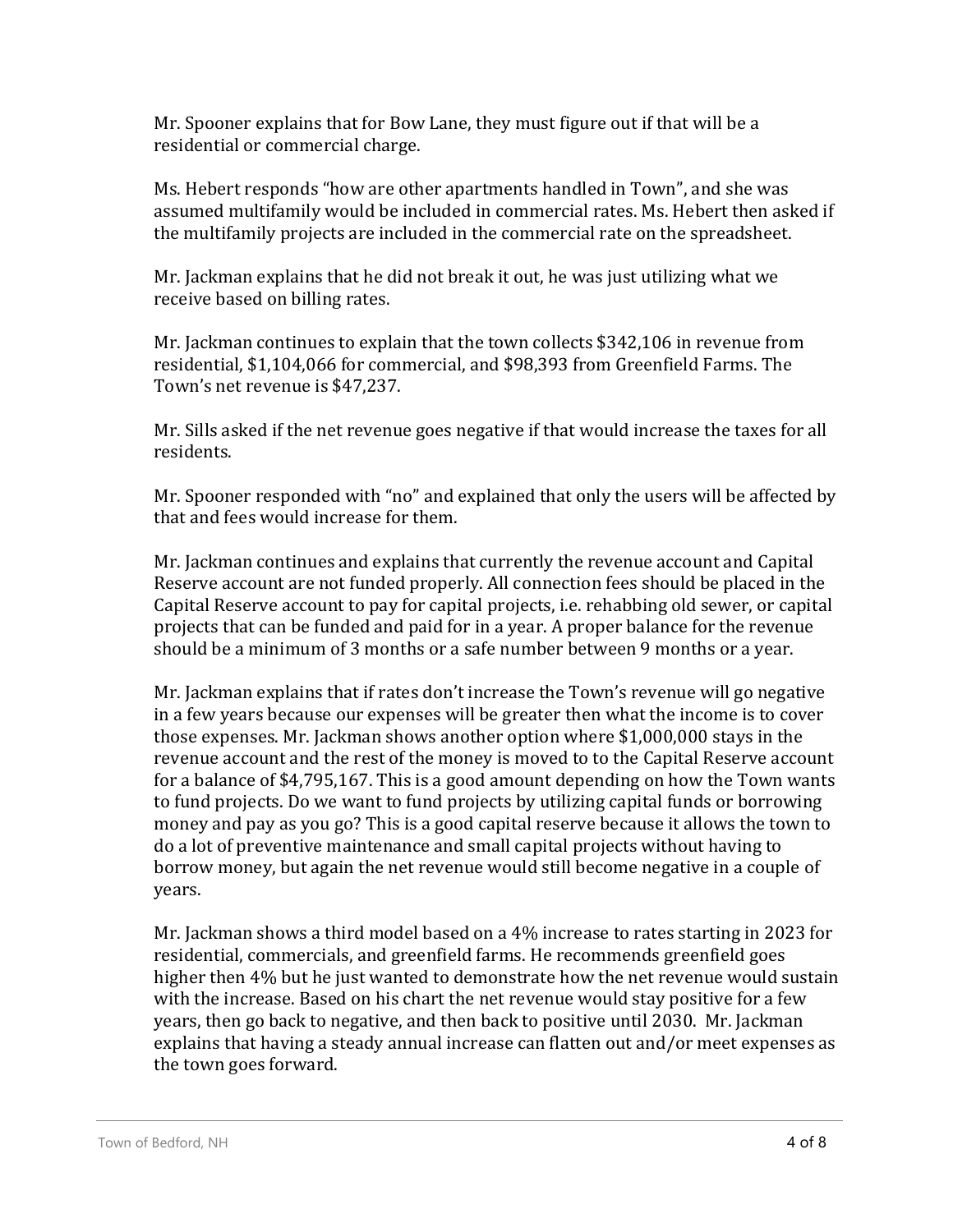Mr. Jackman explains that this is a tool for the town to start generating a visual way of communicating what is needed for operating the wastewater system and tries to take into consideration everything that it impacts.

Mr. Jackman closed it out by asking if anyone has any questions.

Mr. Sills explained that the 5% is the least we can do to keep track of a system this big and based on the age of it. It is closed to the end of life.

Mr. Jackman responded by saying that it was big discussion he had with the Town. The age of the system and knowing that some of the coating has worn off. He is looking at what kind of capital projects are coming up and what the Town is going to work on to incorporate those projects into the rate study.

Mr. Spooner explains his plan is to start improvements at the siphon station and then move his way out past that.

Mr. Sills asked if coating the pipes would disturbed traffic.

Mr. Spooner responded "no".

Mr. Jackman asked if anyone has anymore questions.

Mr. Spooner said that there will be another meeting to discuss what the committee wants to do moving forward.

Mr. Sills asked if this will still be structured to make sure resident who aren't on sewer won't have to pay anything for it.

Mr. Spooner responded "yes". Mr. Spooner also explained the town bought extra flow to Manchester. First, we bought half a million then another million.

Mr. Sills asked what is our contract with Manchester right now.

Mr. Spooner responded 1.5 million and we average with .5 million currently.

4. **Sewer Inventory GIS Update – Asset Manager (see attached PDF)** Mr. Spooner introduced the GIS Coordinator, Brandon Boisvert, to give his presentation on the current wastewater system.

Mr. Carter explained he had to leave.

Mr. Boisvert began by giving a background to ArcGIS, definitions, and then asked if anyone had questions.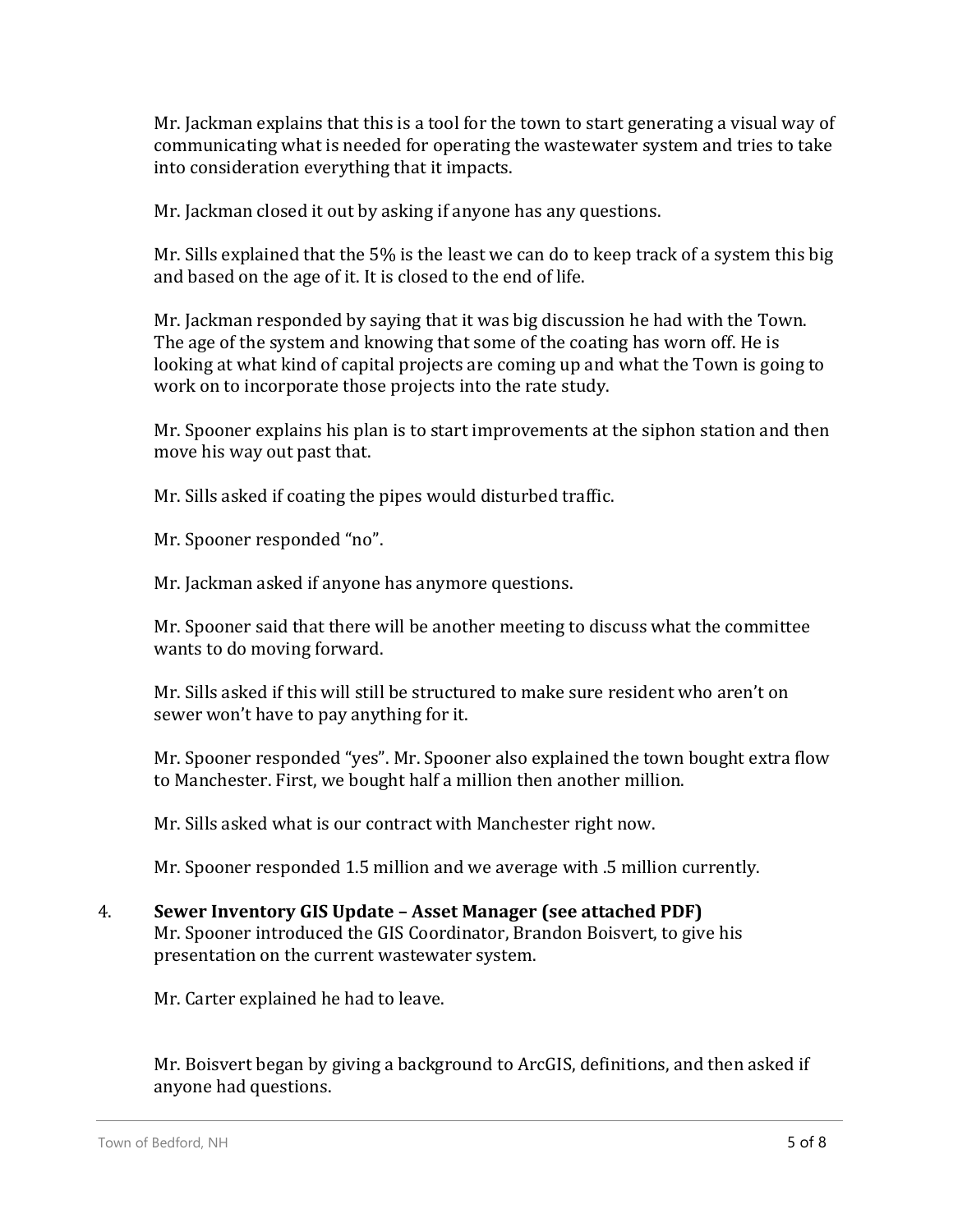Mr. Boisvert explained he met with Mr. Spooner in 2021 to see how they can improve the inventory for the sewer system. Mr. Boisvert suggested to move everything to ArcGIS online platform at a low cost. The license for Mr. Spooner is a couple hundred dollars a year.

Mr. Boisvert explains that he and Mr. Spooner had to develop a comprehensive geodatabase structure from scratch. Mr. Spooner was previously using Google Maps which is not as powerful or easy to work with. Mr. Boisvert and Jerome incorporated all the information they had and realized where they were short on things. They both modified it until they were satisfied with the design. Mr. Boisvert explains they met with Mr. Jackman to review the design with him as well.

Mr. Boisvert continued to explain that they began by transferring all the data they currently had, but it still was not complete or accurate. Mr. Spooner began collecting data in the field and verified the data that was transferred into the system. They also used As-Built plans to find buried infrastructure and locate them with the tablet.

Mr. Boisvert explains that the wanted Mr. Spooner to be able to edit/add information on his computer at his desk and not just on the tablet. They created a data editing application, which is also on the ArcGIS platform to do data editing in the office.

Mr. Sills asked if this is accessible on his or anyone's computer.

Mr. Boisvert responded that this application is private and he has the ability to decide who has access to it. Currently only he and Mr. Spooner have access.

Mr. Boisvert then shows the map with all the data on it and explains where you can see manholes, sewer connections, and pipes with the structures data.

Ms. Evansic asked how much of this information is field verified.

Mr. Spooner responded "most of it". He explained that they have walked everything and it took them 3 years to camera all the main interceptors and laterals off it. Most of it has been verified from 2015 to 2017. They took all that information and added it into the system as well. If there was something they were not sure of they went out into the field with the site plan to verify it.

Mr. Sills asked if they looked for leakage when they put the camera down the lines.

Mr. Spooner responded with "yes".

Mr. Boisvert continued. He explained all the features they have on the map. They added everything as big as a pipe to as small as a pressure gage. It is important to know what all of our assets are.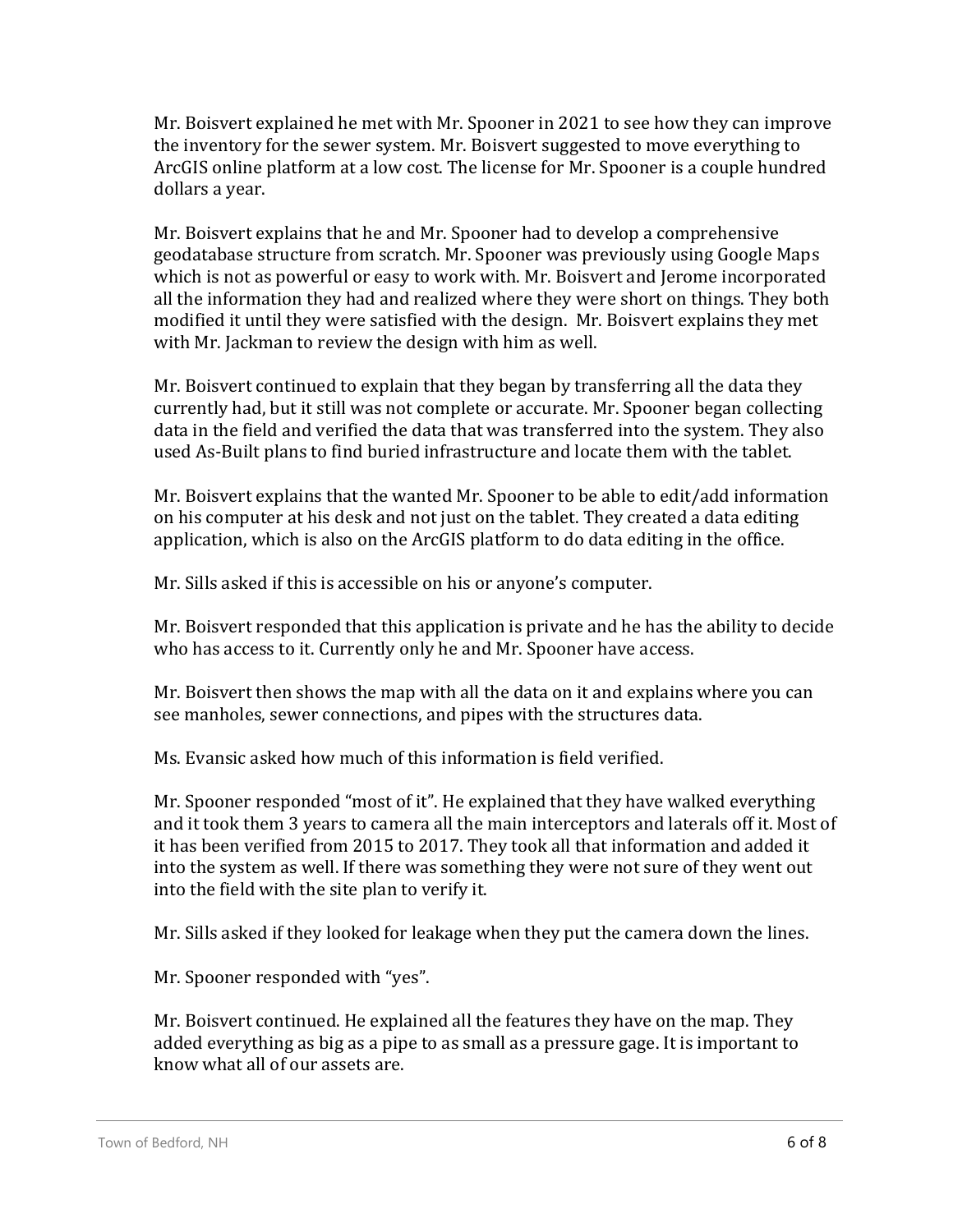Mr. Spooner explained they put a cost to everything as it relates to the sewer study so we know how much it will cost to fix and replace them.

Mr. Boisvert explained that this also helps with the planning process to know what needs to updated.

Mr. Moore asked how they get the plans into the system.

Mr. Spooner explained that it is called georeferencing. The plan is scanned and overlaid into the system and then verified in the field.

Mr. Boisvert explained most of the system was roughly mapped out already. Mr. Spooner will send him the plan for new projects and he will georeference it. Mr. Boisvert explains that Mr. Spooner will go out in the field with the plan and map it on ArcGIS and then go back to the office and add in the feature information. The information supplied on the As-Built Plans are very important to maintain the inventory correctly.

Mr. Boisvert continues to explain how he created a dashboard to analyze all the data on the system. The dashboard is updated in real time as more data is added into the system. The dashboard can be shared with anyone because the data cannot be edited.

Ms. Evansic asked if there is a way to track maintenance or repairs to individual locations or stretches of pipe.

Mr. Boisvert and Mr. Spooner responded "we have not done that yet". Mr. Boisvert explains that it can be done and it will be the next step in the process.

Mr. Boisvert continues to demonstrate how the dashboard works and explains that what is shown is only a view of the data, nothing can be edited. The dashboard is not finalized and can be changed to show different features. The data that Mr. Spooner is adding can be used to understand the system in the form of a pie chart or bar graph. The chart is linked to the map, if the screen is zoomed in the chart will only pull from the data shown. The dashboard can be changed to display anything we want and it is a great way to see the whole picture.

Mr. Spooner explains that having all this information means we can put a cost to it all and see how much it is costing the Town.

Mr. Boisvert explains we can calculate the cost of the features right from the dashboard and see the value of the system.

Mr. Moore asked if there is a way to add in the age of the features.